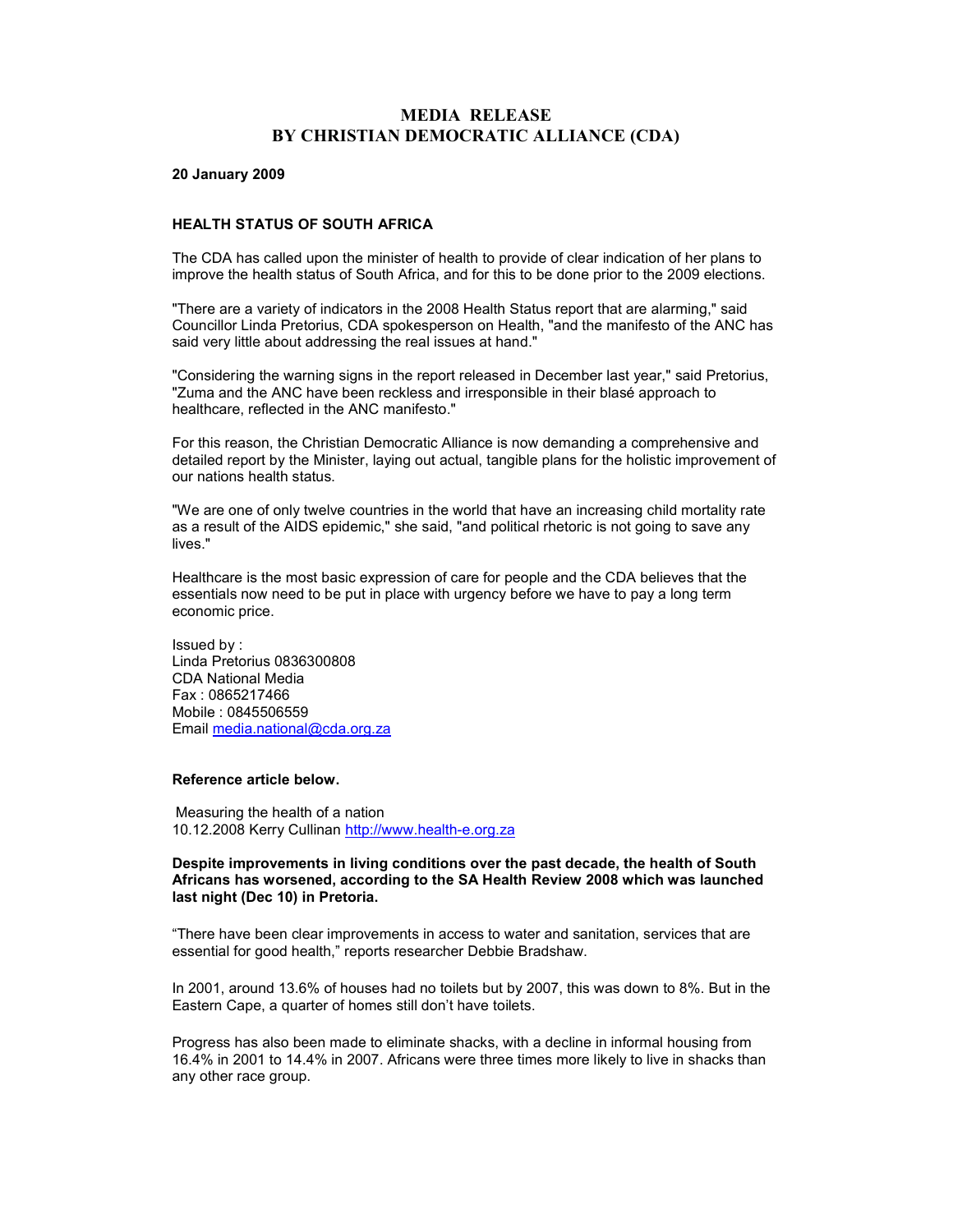However, the country's very high HIV/AIDS rate is the main factor causing the worsening of people's health.

The change in the death patterns of South Africans best reflects the effects of AIDS.

Between 1997 and 2005, there has been "a relentless increase in the young adult and child deaths", according to Bradshaw. It is "particularly pronounced" in young women aged between 30 and 34, with a four times higher death rate in 2005 than 1997.

One in four deaths are now caused by infectious diseases, particularly tuberculosis which most commonly occurs with HIV. TB is worst in KwaZulu-Natal.

There has been a definite increase in deaths of young children, with around 69 per 1000 dying before they reached the age of five. By 2000, over a third of these deaths were AIDSrelated.

South Africa is one of only 12 countries in the world where child mortality is getting worse as a result of "the unfolding HIV and AIDS epidemic without an effective prevention programme".

Maternal mortality – deaths of women while pregnant, in labour or shortly after giving birth – has also worsened. In 1998, around 117 women died per 100 000, but by 2004 this had increased to 147.

The single biggest cause of the increase was "non-pregnancy related infections, mainly HIV/AIDS, tuberculosis and pneumonia".

By changing from a single ARV to dual ARV programme for pregnant women with HIV, "combined with a much more aggressive identification of pregnant women deserving antiretroviral therapy" can reduce babies' infections as well as save their mothers' lives.

In addition, poverty (definition?) has worsened by 10% between 1996 and 2006, with 43.2% of households now classified as poor. In addition, a survey conducted in 2005 found that slightly more than half of all households experienced hunger.

The top three risks factors for South Africans likely to lead to death were unsafe sex, interpersonal violence and alcohol use.

Sex is the most common way that HIV is spread, and its effects have been well documented.

In 2007, about 15% of deaths were due to "unnatural causes", mainly due to homicide, violence and accidents. By 2000 South Africa had a homicide rate that was seven times higher than the world average.

In 2007, substance abusers were most likely substance to be addicted to alcohol (39%) followed by cocaine (23%). In the Western Cape, the drug of choice was methamphetamine (tik), with 36% of addicts naming it as their top craving.

By 2003, a staggering one in five men (21.4%) admitted to "alcohol dependence", with almost a third of coloured men "dependent drinkers".

Meanwhile, government's efforts to curb smoking are paying off, with a 10% decline in tobacco use between 1993 and 2003, down to slightly more than one in five people now smoking (22.4%).

However, the annual increase in public health funding between 2004 and 2011 is projected to be around seven percent, which means that funding has barely kept pace with inflation.